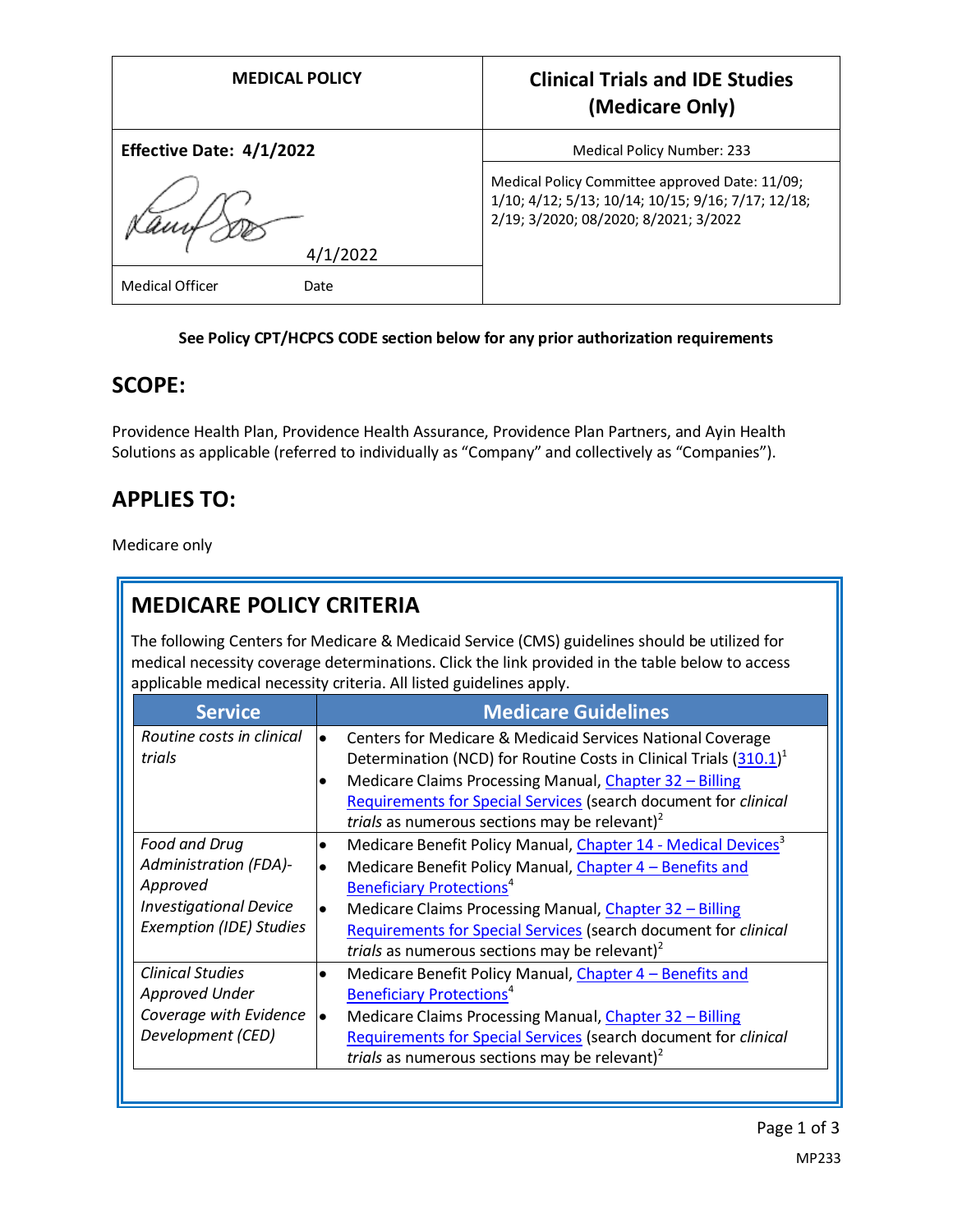### **BILLING GUIDELINES**

For additional billing guidance, se[e MLN Matters® Number: MM6776.](https://www.cms.gov/Regulations-and-Guidance/Guidance/Transmittals/2010-Transmittals-Items/CMS1239536)<sup>5</sup>

# **CPT/HCPCS CODES**

| <b>All Lines of Business Except Medicare</b> |                                                                                                                                                                                                                                                                                                                                                                                                                                                                                                                                                                                                                                                              |  |
|----------------------------------------------|--------------------------------------------------------------------------------------------------------------------------------------------------------------------------------------------------------------------------------------------------------------------------------------------------------------------------------------------------------------------------------------------------------------------------------------------------------------------------------------------------------------------------------------------------------------------------------------------------------------------------------------------------------------|--|
| No Prior Authorization Required              |                                                                                                                                                                                                                                                                                                                                                                                                                                                                                                                                                                                                                                                              |  |
| C9760                                        | Non-randomized, non-blinded procedure for NYHA Class II, III, IV heart failure;<br>transcatheter implantation of interatrial shunt or placebo control, including right and left<br>heart catheterization, transeptal puncture, trans-esophageal echocardiography<br>(TEE)/intracardiac echocardiography (ICE), and all imaging with or without guidance<br>(e.g., ultrasound, fluoroscopy), performed in an approved investigational device<br>exemption (IDE) study                                                                                                                                                                                         |  |
| C9782                                        | Blinded procedure for New York Heart Association (NYHA) Class II or III heart failure, or<br>Canadian Cardiovascular Society (CCS) Class III or IV chronic refractory angina;<br>transcatheter intramyocardial transplantation of autologous bone marrow cells (e.g.,<br>mononuclear) or placebo control, autologous bone marrow harvesting and preparation<br>for transplantation, left heart catheterization including ventriculography, all laboratory<br>services, and all imaging with or without guidance (e.g., transthoracic echocardiography,<br>ultrasound, fluoroscopy), performed in an approved investigational device exemption<br>(IDE) study |  |
| C9783                                        | Blinded procedure for transcatheter implantation of coronary sinus reduction device or<br>placebo control, including vascular access and closure, right heart catherization, venous<br>and coronary sinus angiography, imaging guidance and supervision and interpretation<br>when performed in an approved investigational device exemption (IDE) study                                                                                                                                                                                                                                                                                                     |  |

## **INSTRUCTIONS FOR USE**

Company Medical Policies serve as guidance for the administration of plan benefits. Medical policies do not constitute medical advice nor a guarantee of coverage. Company Medical Policies are reviewed annually and are based upon published, peer-reviewed scientific evidence and evidence-based clinical practice guidelines that are available as of the last policy update. The Companies reserve the right to determine the application of Medical Policies and make revisions to Medical Policies at any time. Providers will be given at least 60-days notice of policy changes that are restrictive in nature.

The scope and availability of all plan benefits are determined in accordance with the applicable coverage agreement. Any conflict or variance between the terms of the coverage agreement and Company Medical Policy will be resolved in favor of the coverage agreement.